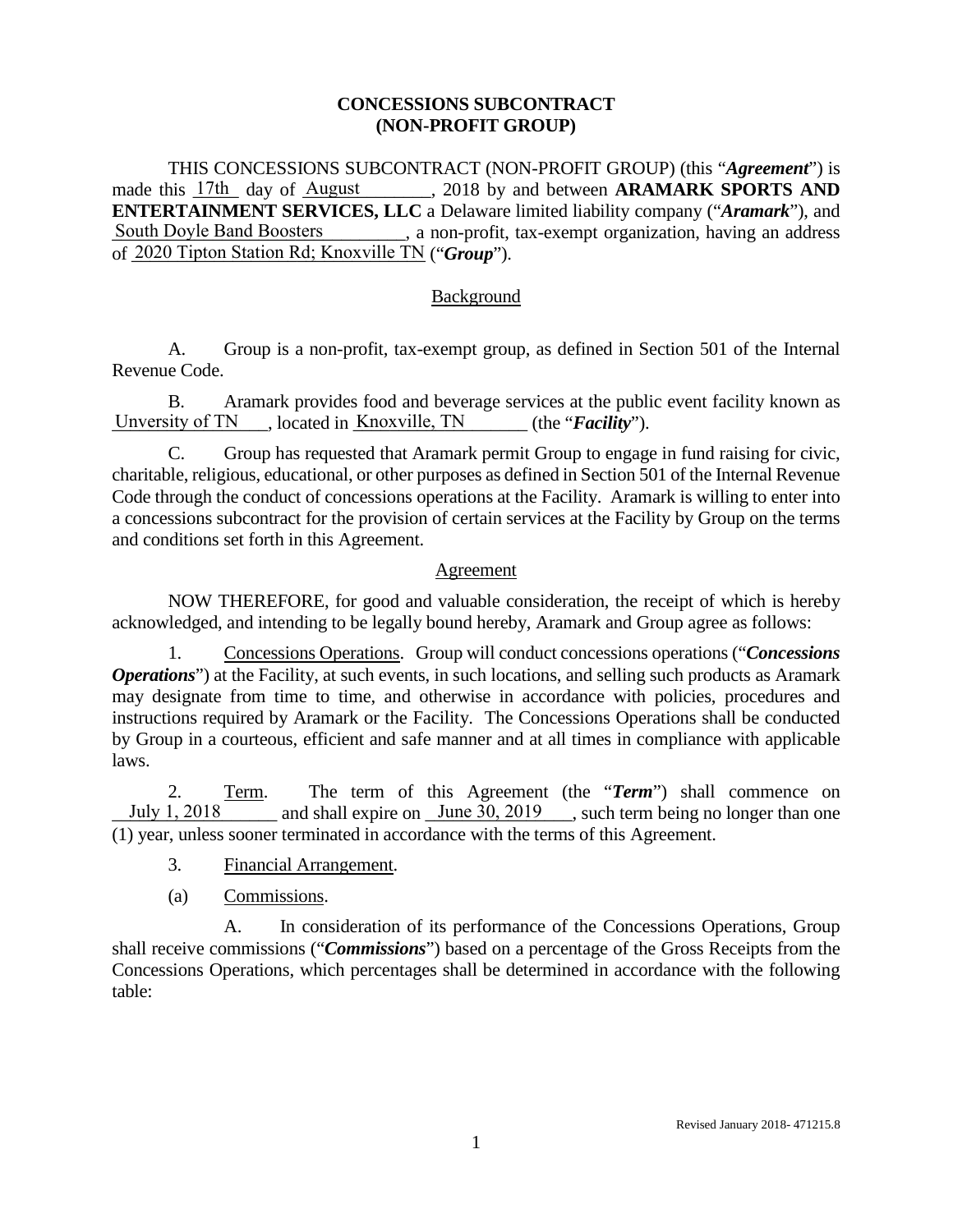Group shall receive Commissions listed below:

| Condition:                                  | Commission:              |
|---------------------------------------------|--------------------------|
| Minimum commitment of 15 events             | 8.0% of Net Receipts     |
| Completes all event paperwork satisfactory  | $+0.5\%$ on Net Receipts |
| Follows all supervisory instructions        | $+0.5\%$ on Net Receipts |
| Arrives to event at scheduled time          | $+0.5\%$ on Net Receipts |
| Group has the required amount of volunteers | $+0.5\%$ on Net Receipts |
| throughout the event                        |                          |

10% Total

Group shall receive Commissions in the amount set forth above or in the amount of \$20.00 per volunteer providing services at the Concessions operations, per event, whichever amount is greater but not both.

For purposes of this Agreement, "*Gross Receipts*" shall mean the total revenue (cash and credit) received by Group from the sales at Concessions Operations at the Facility less sales taxes and other direct taxes imposed upon receipts collected from consumers, and any credit/debit/gift card transaction fees and charges.

B. Method of Payment. All sums received by Group from the Concessions Operations will be turned over to Aramark on the same day as received. Aramark shall calculate the Commissions payable to Group after deducting sales taxes and any cash shortages occurring in the course of the Concessions Operations. Commissions due to Group will be paid in accordance with Group's election as set forth on **Exhibit A** attached hereto and made a part hereof (in the absence of an election, Group shall utilize the Virtual Card Program described therein).

(b) Alternative and/or Additional Financial Terms.

4. Minimum Operations Requirements. Group shall conduct the Concessions Operations at a minimum of  $15$  events during the Term, and in any case, at all events for which Group is scheduled to do so. In the event Group fails to conduct Concessions Operations at the minimum number of events, or fails to do so at a scheduled event, Aramark shall be permitted to take the following actions, concurrently or consecutively, in its sole discretion: (a) terminate this Agreement upon two (2) business days' notice, (b) recover any losses from amounts otherwise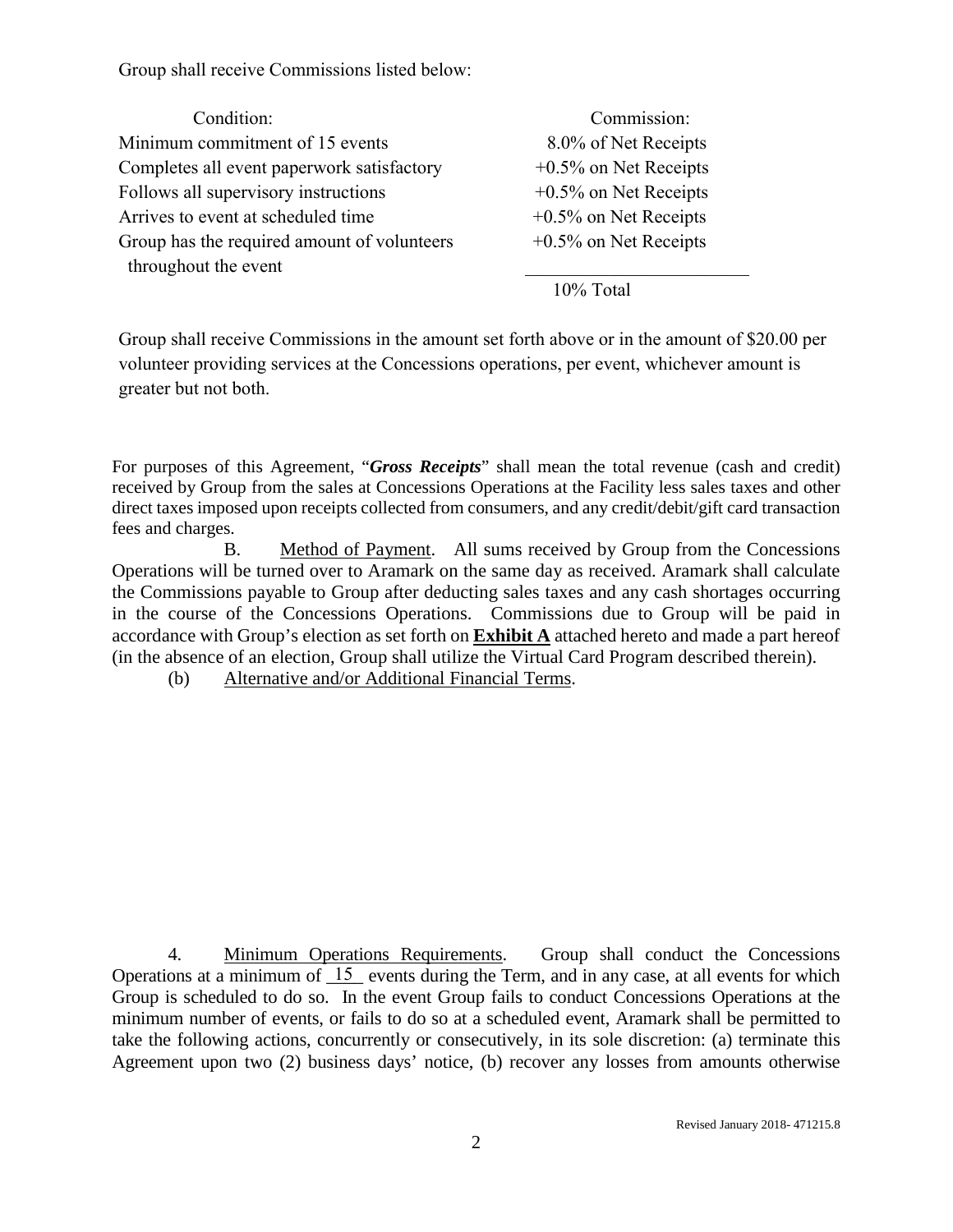payable to Group under this Agreement and (c) pursue any other right or remedy available to Aramark in law or in equity.

5. Products. Aramark shall supply Group with all products to be sold by Group at the Facility. Group shall be responsible for any loss, damage or theft of products in Group's possession. Aramark may deduct the retail value of any lost, damaged or stolen products from the Commissions otherwise payable to Group. If Group causes an excessive amount of product waste or spoilage during an event as determined by Aramark, in consideration of the services and products provided to Group by Aramark, Group will be charged a flat fee of \$100.00 plus the retail value of the wasted or spoiled product. Aramark may deduct such amounts from the Commissions otherwise payable to Group.

6. Volunteers.

A. Aramark shall specify the number of individuals required to perform the Concessions Operations at the specified stand or location and Group must be able to provide a sufficient number of volunteers to serve the Concessions Operations at each event. Such volunteers shall arrive at times required in order to perform the Concession Operations during the times designated by Aramark for each event. Group shall not permit any individuals to volunteer if they are less than sixteen (16) years old or they are employees of Aramark.

B. Volunteers of the Group including those engaged in the Concessions Operations on Group's behalf are not, under any circumstances, employees of Aramark. Prior to a volunteer participating in any event, the volunteer must sign the Volunteer Acknowledgement Form (the "Acknowledgement") attached hereto as **Exhibit B** (as well as any additional documentation that may be required by Aramark), acknowledging that he/she is providing time and effort freely for the benefit of Group, without intention, expectation, or contemplation of wages, compensation, or benefits. Any volunteers who are 16 or 17 years of age ("Minors") must also have a parent or guardian sign the Acknowledgment. Group shall collect all of the signed Acknowledgements, validate that each volunteer has signed an Acknowledgement, validate that a parent or guardian has signed the Acknowledgement in the case of a Minor volunteer, and provide copies of the signed Acknowledgements to Aramark before the volunteer is allowed to engage in fund raising activities under this Agreement. Group shall not permit any volunteer to participate in an event unless the volunteer has provided a signed Acknowledgement. Aramark will not and shall not be required to pay any wages, compensation, or any other benefits, to such volunteers.

C. If the Group has Minor volunteers, the Group must maintain a ratio of one adult volunteer for every five Minors. Minors may only participate in the following volunteer activities: cleaning and restocking condiment carts, napkins, and cutlery; preparing nacho trays and hot dog boats; filling popcorn buckets; stocking the cooler with soda and waters; preparing lettuce and tomatoes; filling fry cups; and pre pouring soda. Minors are prohibited from touching or serving alcohol and from using or operating equipment or machinery.

D. Group agrees to indemnify, defend and hold harmless Aramark from any and all claims made by its current or former volunteers for any wages, compensation, or benefits or any other claims related to the volunteers' service.

E. Group shall not permit any individual to volunteer if the volunteer receives money, food, shelter, clothing, necessities of life, or any other similar benefit from the Group.

F. Group will provide not less than one leader for each event to be responsible for supervising Group's volunteers. Aramark's manager will communicate directly with such leader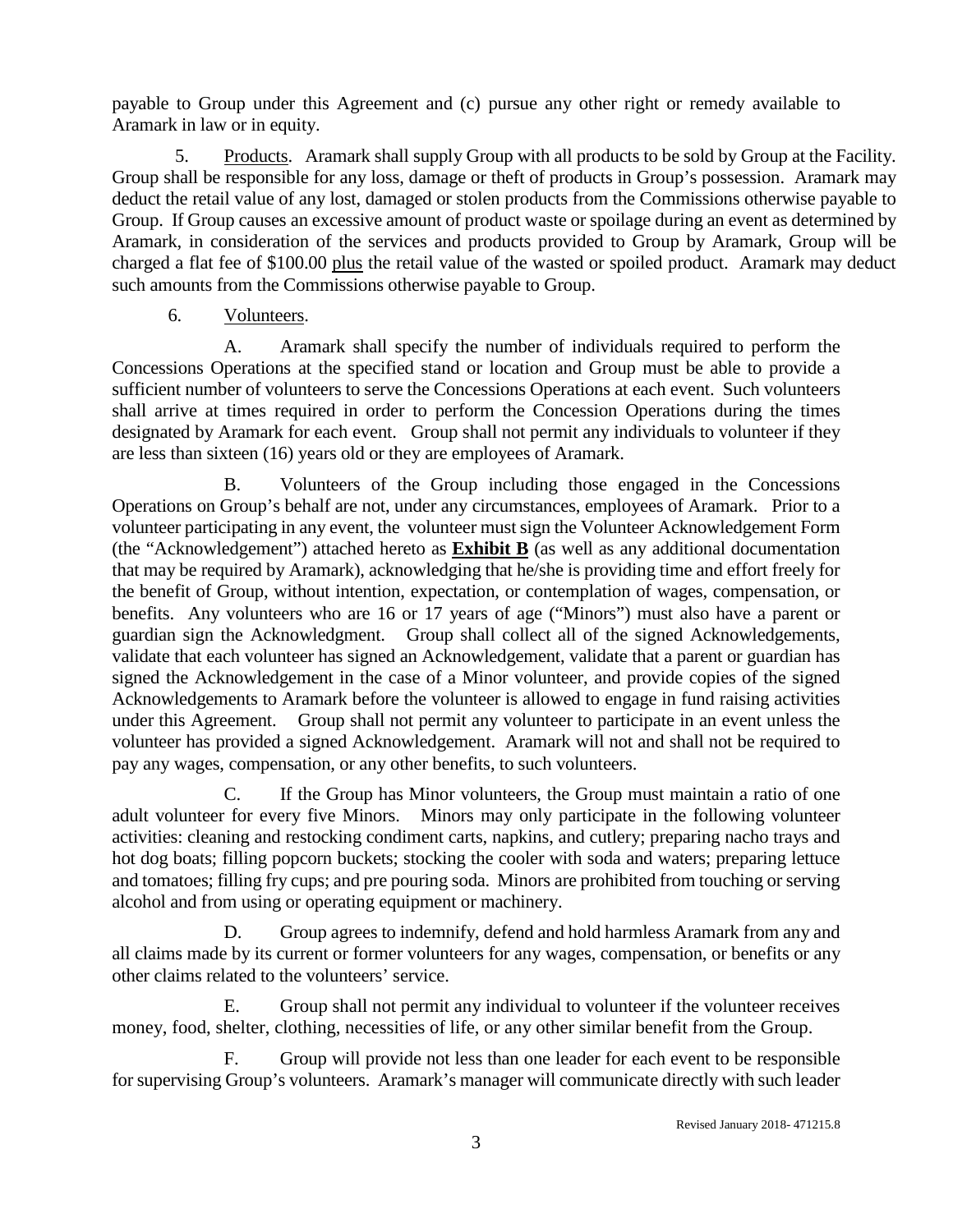with regard to the Concessions Operations. If such leader arrives later than one-half hour after the scheduled reporting time for Group's volunteers, Aramark shall have the right to cancel Group's operations for the event.

7. Rules and Regulations. Group shall comply with all rules, regulations, and policies established by Aramark for the conduct of Concession Operations at the Facility, as well as all other applicable Federal, state, and local laws and regulations.

8. Termination. Aramark may terminate this Agreement by written notice to Group, at any time for any reason whatsoever, including without limitation, if Group fails to observe or perform any provision of this Agreement, which notice shall be effective immediately.

9. Insurance.

(a) *Group's Right to Obtain Separate Insurance Policy.* Group shall maintain adequate insurance coverage for its operations in the amount of \$1,000,000 per occurrence combined single limit for third party bodily injury and personal injury (including death) and property damage and shall include Aramark as an Additional Insured with coverage on a primary and non-contributory basis over any insurance maintained by Aramark. Group shall provide a certificate of insurance to Aramark upon execution of this Agreement and at least thirty (30) days prior to the expiration or any cancellation of the policy. If alcoholic beverages are served by the Group, Group's insurance must include liquor liability coverage.

(b) *Coverage by Aramark Policy.* Notwithstanding the foregoing, in the event Group cannot obtain its own insurance coverage, using commercially reasonable efforts, Aramark will provide General Liability insurance, including liquor liability where applicable, covering the Group in the amount of \$1,000,000 per occurrence combined single limit for third party bodily injury and personal injury (including death) and property damage (the "*Aramark Policy*"). Group must provide immediate notice to Aramark in the event of any incident or circumstances of bodily injury, personal injury (including death) or property damage including any and all oral and written notices, demands and claims that Group may receive or become aware of. Group shall cooperate with Aramark, its agents and representatives in the investigation, defense and settlement of any and all claims arising under the Aramark Policy.

10. Indemnification. Group shall indemnify and hold Aramark harmless from any and all claims, litigation, damages, losses, expenses (including attorneys' fees) arising by reason of the activities of Group or any of its members, agents, or volunteers at the Facility, and for injury or damage to any persons or property by reason of any of the foregoing.

11. Cancellation. Aramark shall have the right to cancel Group's Concessions Operations for a particular event or events. Aramark will use reasonable efforts to provide 48 hours' prior notice of such cancellation. Group shall give not less than 48 hours' prior notice if Group intends to cancel an event at which it is scheduled to conduct Concessions Operations.

12. Training. Group shall cause its volunteers to participate in and satisfactorily complete any training required by Aramark or the Facility.

13. Cleaning. Group will be charged \$50.00 per occurrence for cleaning, if a concession area assigned to Group is not left in a satisfactory condition. Aramark may deduct such amounts from commissions otherwise payable to Group.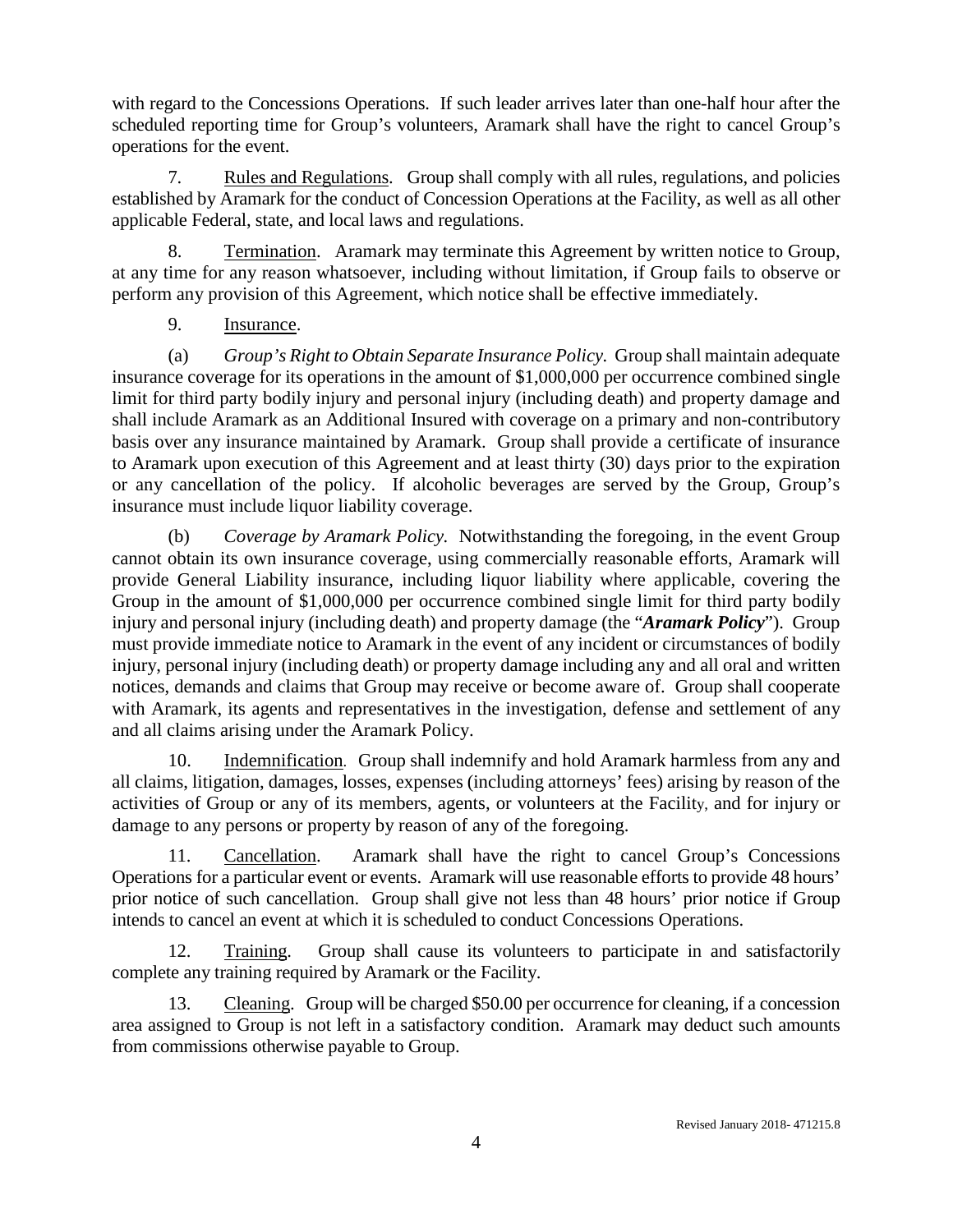14. Damage. Group shall be responsible for any damage to its concession areas caused by its volunteers. Aramark may deduct such amounts from the Commissions otherwise payable to Group.

15. Limitation of Damages. IN NO EVENT SHALL ARAMARK BE LIABLE TO GROUP OR ITS MEMBERS FOR CONSEQUENTIAL, INCIDENTAL, INDIRECT, PUNITIVE OR SPECIAL DAMAGES, INCLUDING, WITHOUT LIMITATION, LOSS OF PROFIT, BUSINESS, OR GOODWILL, EVEN IF SUCH PARTY HAS BEEN ADVISED, KNEW, OR SHOULD HAVE KNOWN OF THE LIKELIHOOD OR POSSIBILITY OF SUCH DAMAGES OCCURRING. ACCORDINGLY, GROUP SHALL NOT BE ENTITLED TO SEEK, CLAIM, OR COLLECT DAMAGES IN EXCESS OF THE ACTUAL AND DIRECT DAMAGES ACTUALLY INCURRED OR SUSTAINED UNDER THIS AGREEMENT.

16. Alcohol Service. To the extent that Aramark, in the sole exercise of its discretion, permits Group to sell alcohol at the Concession Locations, then all of Group's members who will be associated with the sale, service or provision of alcoholic beverages at the Facility shall undergo such alcohol training and certification as Aramark may from time to time require for those individuals involved in the sale, service or provision of alcoholic beverages at the Facility (including alcohol awareness training (TIPS, TEAM or any state mandated alcoholic beverage service training program) or any such other alcohol programs as Aramark may from time to time implement at the Facility). Minors are prohibiting from touching or serving alcohol. Group shall also ensure that all of its members comply in all respects with all: (i) applicable laws pertaining to the sale, service and provision of alcoholic beverages (including, without limitation, no service to minors, no service to any visibly intoxicated individuals, and minimum age for volunteers and members involved with the sale, service and provision of alcoholic beverages); and (ii) of Aramark's policies and procedures pertaining to the sale, service and provision of alcoholic beverages. Group's failure to comply with the terms and conditions contained in this Section shall constitute an immediate grounds for removal of any Group member violating this provision from the Facility and/or the termination of this Agreement with the Group, in each case without any further notice or right to cure. Without limiting the generality of the foregoing, if Aramark permits Group to sell alcohol hereunder, then nothing will prohibit Aramark from subsequently terminating Group's rights to sell alcohol hereunder for any or no reason whatsoever, and such termination shall not otherwise affect the rights of the parties hereto.

17. Tax Exempt Status. Group represents and warrants to Aramark that it is, and shall remain throughout the Term, a non-profit, tax-exempt entity as defined in Section 501 of the Internal Revenue Code. On or prior to the date of signing this Agreement, Group shall provide Aramark with evidence of such status which must be reasonably satisfactory to Aramark.

18. Standards. For the purpose of ensuring the quality of the services provided by Aramark to its clients, Group shall comply, and shall cause all of its members performing services under this Agreement to comply, with the requirements, standards and protocols set forth on **Exhibit C** (collectively, the "**Facility Standards**"), which may be updated or otherwise modified from time to time by Aramark or its clients upon written notice to the Group. Group retains sole discretion as to training, coaching and other direction provided to its members to ensure their compliance with the Standards. Without limiting any other provision of this Agreement, Group shall comply with the background check requirements for all of its members providing services hereunder as set forth in **Exhibit C**.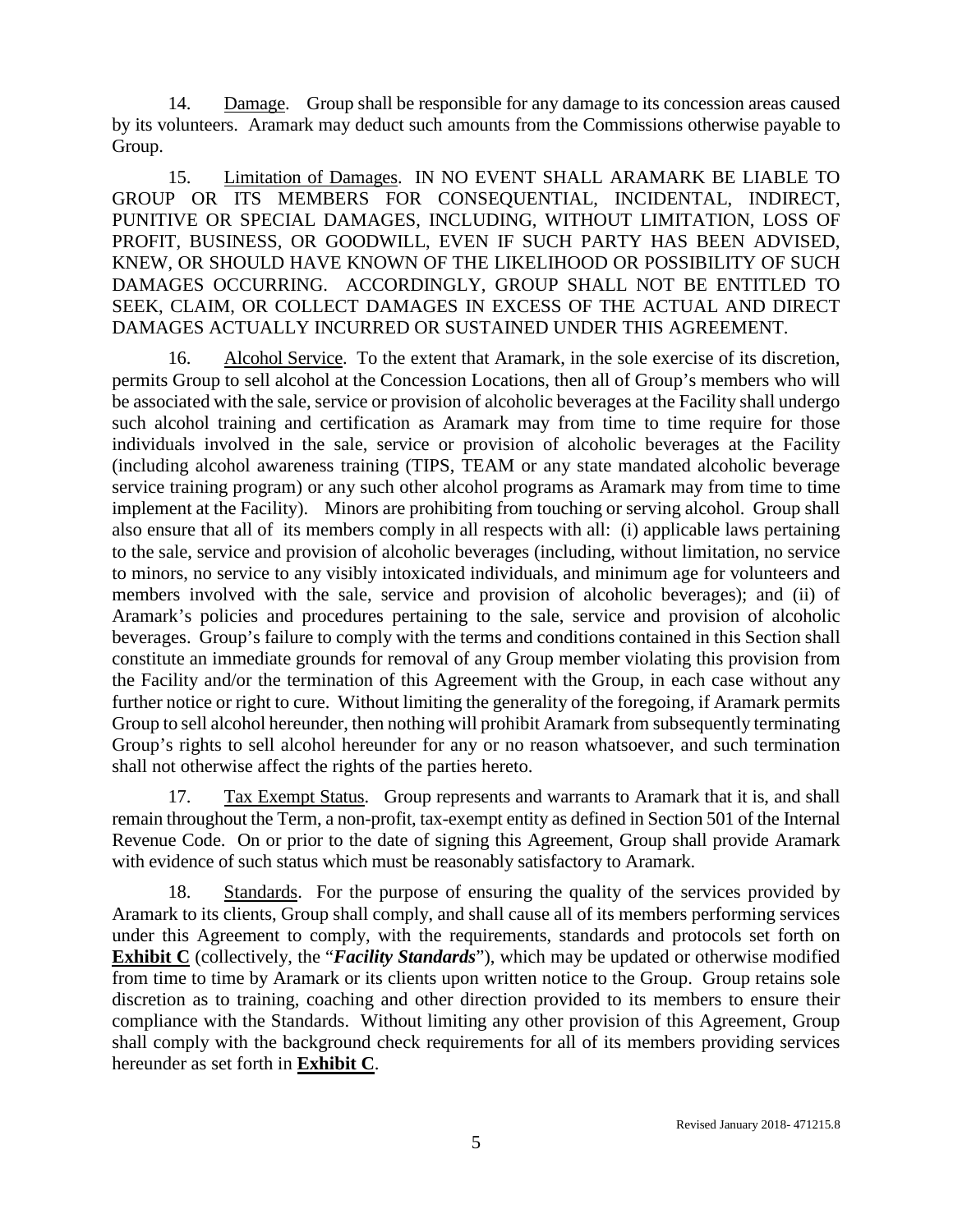19. Confidentiality. Except for disclosure as required by applicable law and disclosure to Group leaders as may be required to enter into and carry out the terms and conditions of this Agreement, Group must at all times keep confidential the terms and conditions of this Agreement.

20. CHOICE OF LAW. The parties further agree that any dispute arising under this Agreement, or related in any way to the term of same, shall be governed by the laws of the Commonwealth of Pennsylvania, without regard to choice of law principles.

IN WITNESS WHEREOF, the parties have caused this Agreement to be signed by their duly authorized representatives the day and year first set forth above.

### **ARAMARK SPORTS AND ENTERTAINMENT SERVICES, LLC**

| $\rm\,By:$ |  |
|------------|--|
| Name:      |  |
| Title:     |  |

**\_\_\_\_\_\_\_\_\_\_\_\_\_\_\_\_\_\_\_\_\_\_\_\_\_\_\_\_\_\_\_\_\_\_\_\_**

| By:    |  |
|--------|--|
| Name:  |  |
| Title: |  |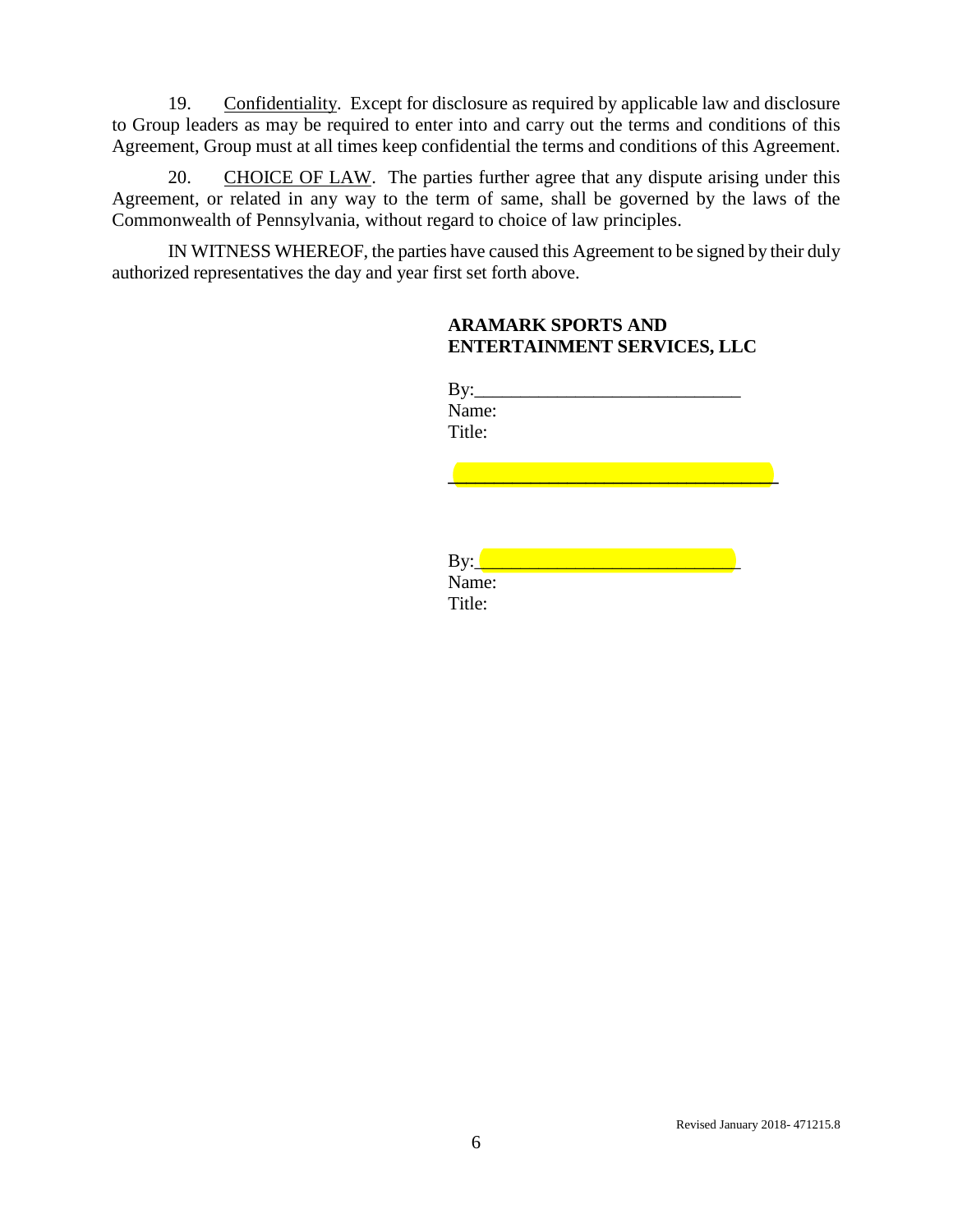### **EXHIBIT A**

# **PAYMENT TERM ELECTION**

 Aramark shall pay Commissions due Group by 'virtual' card number within seven (7) days after the event at which such Commissions were generated. This is the "Virtual Card Program". Group agrees to enroll in such program in accordance with Aramark's instructions.

 $\Box$  Aramark shall pay Commissions due Group by ACH within fourteen (14) days after the event at which such Commissions were generated.

| Aramark shall pay Commissions due Group by check to the address listed in this Agreement |  |
|------------------------------------------------------------------------------------------|--|
| within twenty-one (21) days after the event at which such Commissions were generated.    |  |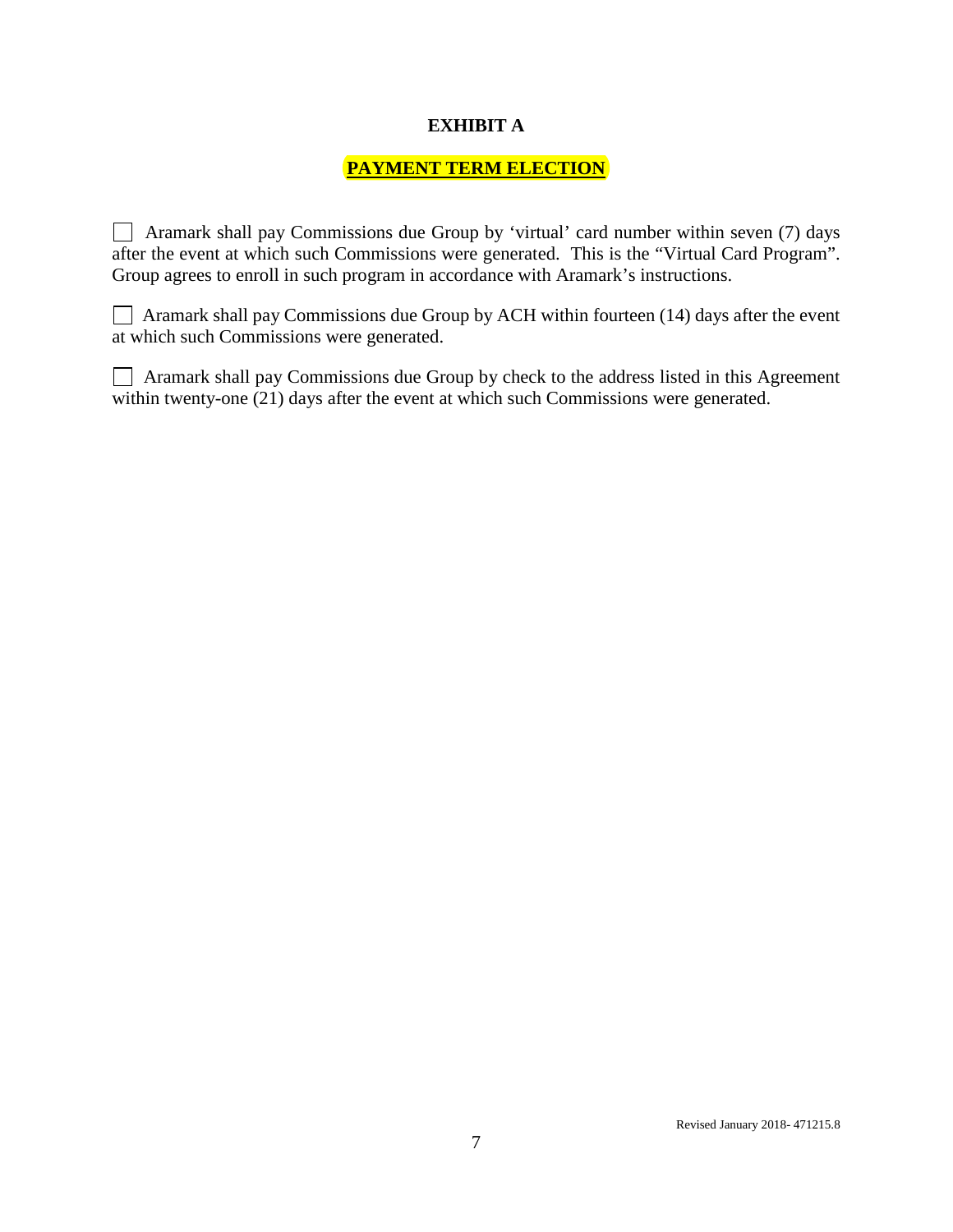## **EXHIBIT B VOLUNTEER ACKNOWLEDGMENT FORM**

| <b>Last Name:</b> | <b>First Name:</b> |
|-------------------|--------------------|
| Group:            | <b>Facility:</b>   |

This Volunteer Acknowledgment Form ("Form"), to be completed and signed by you, details your agreement to be a volunteer with the Group identified above, a non-profit, tax-exempt organization, as defined in Section 501 of the Internal Revenue Code ("the Group").

ARAMARK SPORTS AND ENTERTAINMENT SERVICES, LLC ("Aramark") provides food and beverage services at the public event facility identified above (the "Facility"). The Group requested that Aramark permit the Group to engage in fund raising for civic, charitable, religious, educational or other purposes as defined in Section 501 of the Internal Revenue Code through the conduct of concessions operations at the Facility as Aramark may designate from time to time.

## **You acknowledge as follows:**

1. I am performing volunteer work for the Group without any expectation or intention of receiving wages, compensation, or benefits from the Group or from Aramark. I am donating my time and effort for the benefit of the Group because of my interest in supporting the Group and its mission. My services are offered freely and without pressure or coercion, direct or implied from any member of the Group or any employee of Aramark.

2. I understand that I am not an employee of Aramark and I have no expectation of an employment relationship, whether express or implied.

3. I understand that I will not receive any wages, compensation, or benefits from the Group or Aramark for my volunteer service to the Group. In addition, I understand that I will not be reimbursed for any personal expenses, such as parking or meals that I incur in performing my volunteer work.

4. I understand that my volunteer service is not for a fixed period of time and that the Group or Aramark may release me as a volunteer without prior notice and for any reason.

5. I understand that the Group supervisor will determine the tasks associated with my volunteer service. I also understand that I may receive training related to my volunteer service.

6. I attest that I do not receive food, shelter, clothing, necessities of life, or any other similar benefit from the Group.

7. I understand that I am required to complete a Background Investigation Disclosure and Authorization Notice and a Criminal History Disclosure Form. I understand that my volunteer service is contingent on any results of such checks being satisfactory to Aramark.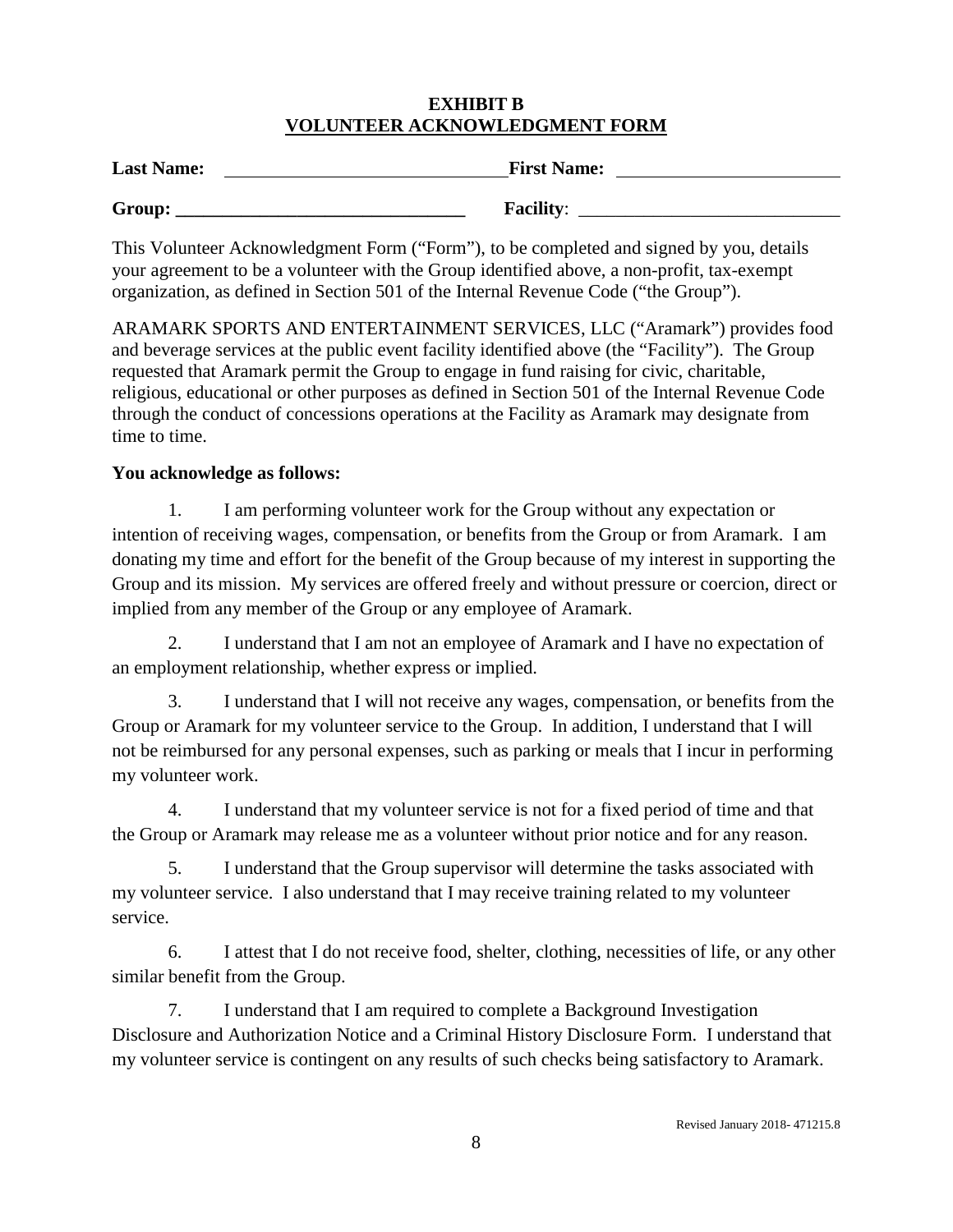8. On behalf of myself, my heirs, and my representatives, I agree to release, indemnify, and hold harmless Aramark and Aramark's Client, all of their parent, subsidiary and affiliated companies, and all of their past and present officers, directors, employees, agents and assigns ("Aramark Persons and Entities") from any and all liability, damage, or claims of any nature that arise out of or are related to my volunteer service to the extent such liability, damage and claims may be released under the law.

9. To the maximum extent permitted by applicable law, all disputes, claims, complaints, or controversies ("Claims") that I have now or at any time in the future may have against Aramark Persons or Entities, or that Aramark has now or at any time in the future may have against me, including statutory claims and claims for wages and overtime, that arise out of or are related to my volunteer service (collectively "Covered Claims"), are subject to binding arbitration and will be resolved by arbitration and NOT by a court or a judge or a jury. This agreement shall not prevent me from filing a Covered Claim with a government agency provided that if the Covered Claim is not resolved before the agency, it will proceed in arbitration rather than in court. The parties agree that no Covered Claims may be initiated or maintained on a class action, collective action, or representative action basis either in court or arbitration, and that neither party may participate as a plaintiff, opt-in, claimant, or class member in a class, collective or representative action involving any Covered Claims. If any portion of this arbitration agreement is found to be void, voidable, or otherwise unenforceable, then the portion found void or unenforceable shall be severed from this Agreement, and all other parts and provisions shall remain in full force and effect. A court and not an arbitrator must resolve issues concerning the enforceability or validity of the class action, collective action, or representative action waiver, and if any claims are found to be able to proceed on a class action, collective action, or representative action basis notwithstanding this waiver, such claims shall proceed in court and not in arbitration. Any arbitration under this agreement shall be conducted before the American Arbitration Association (AAA), before a single arbitrator, in accordance with the Commercial Arbitration Rules unless the parties agree or the arbitrator rules otherwise, but no rules of the AAA shall apply that are inconsistent with this agreement. Information about AAA and its rules can be found at [www.adr.org,](https://urldefense.proofpoint.com/v2/url?u=http-3A__www.adr.org&d=DwMGaQ&c=wbMekZ1iboz3wtx3lILI8YgCUSSh7g3G58syakvKORs&r=XRKdUNvr223eEIoaR9lyh17aMDSP_Ac1smV7Tc0BNx0&m=7YH84vkPHufpPKK4nNoT4LxLhU0aDOnxoP4gcnPaGaI&s=0iNmpenMFIaO5w4DrQsg82kUN3ndY8IFSF9Wctg0izM&e=) and a copy of the Commercial Arbitration Rules will be provided upon request In the event I file a claim under this agreement, I will be responsible for \$200 towards any AAA filing or administrative fee, and Aramark will be responsible for any additional amount of the AAA fee. In the event any Aramark files a claim under this agreement, it will be responsible for the entire AAA filing or administrative fee. Aramark will pay any other AAA administrative fees, the arbitrator's fees, forum fees, and other administrative fees and costs of the arbitration forum.

10. By signing this Form, I attest that I am 16 years of age or older.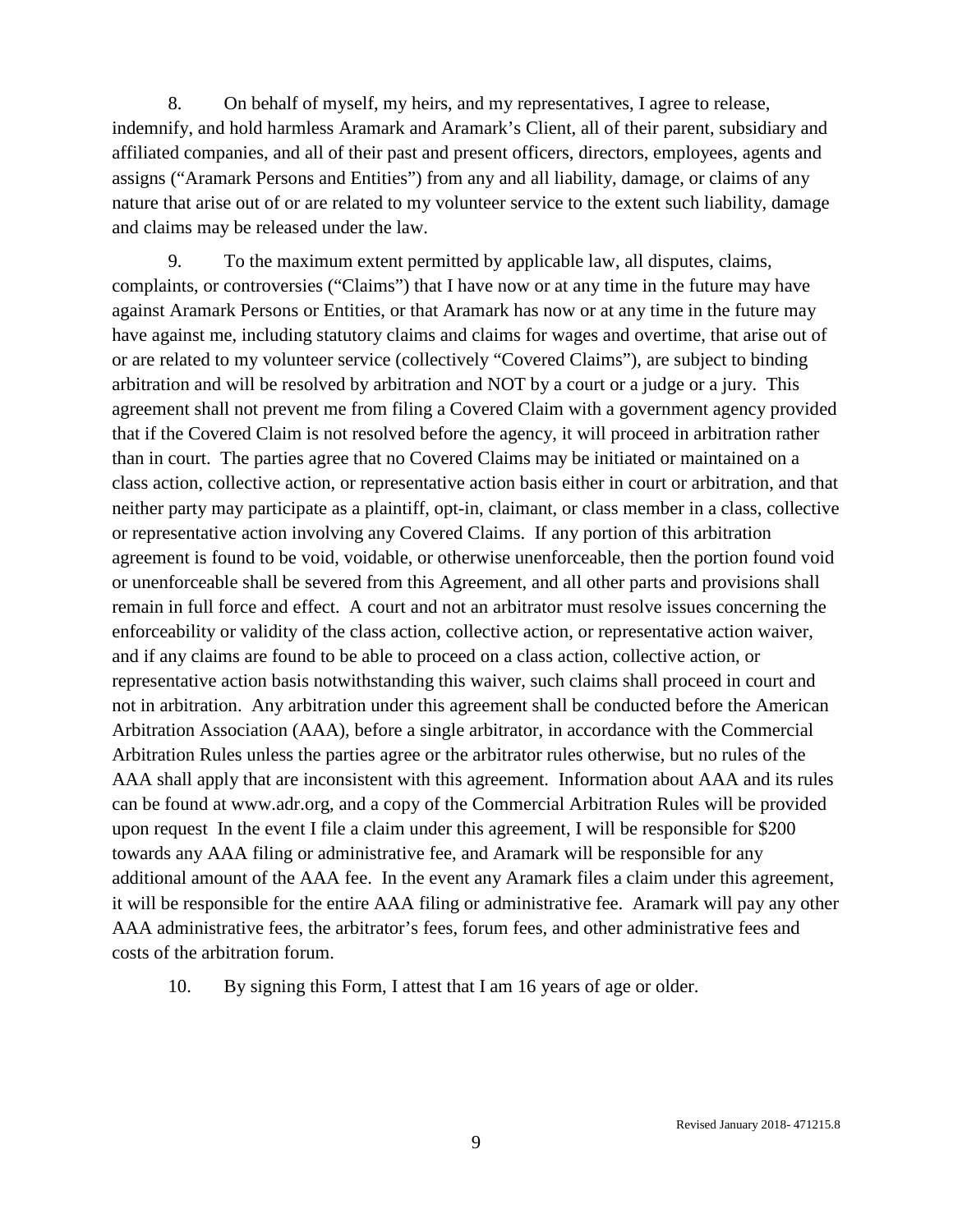11. If I am 16 or 17 years old, I understand that I am not permitted to touch or serve alcohol or to operate or use any equipment or machinery.

Volunteer Signature: \_\_\_\_\_\_\_\_\_\_\_\_\_\_\_\_\_\_\_\_\_\_\_\_\_\_\_\_\_\_\_\_\_\_\_\_\_\_\_\_\_\_\_\_\_\_\_\_\_\_ Date: \_\_\_\_\_\_\_\_\_\_\_\_\_\_\_\_\_\_\_\_\_

\_\_\_\_\_\_\_\_\_\_\_\_\_\_\_\_\_\_\_\_\_\_\_\_\_\_\_\_\_\_\_\_\_\_\_\_\_\_\_\_\_\_\_\_\_\_\_\_\_\_\_\_\_ Parent/Guardian Signature (Required for Volunteers under age 18) Date: \_\_\_\_\_\_\_\_\_\_\_\_\_\_\_\_\_\_\_\_\_\_\_\_